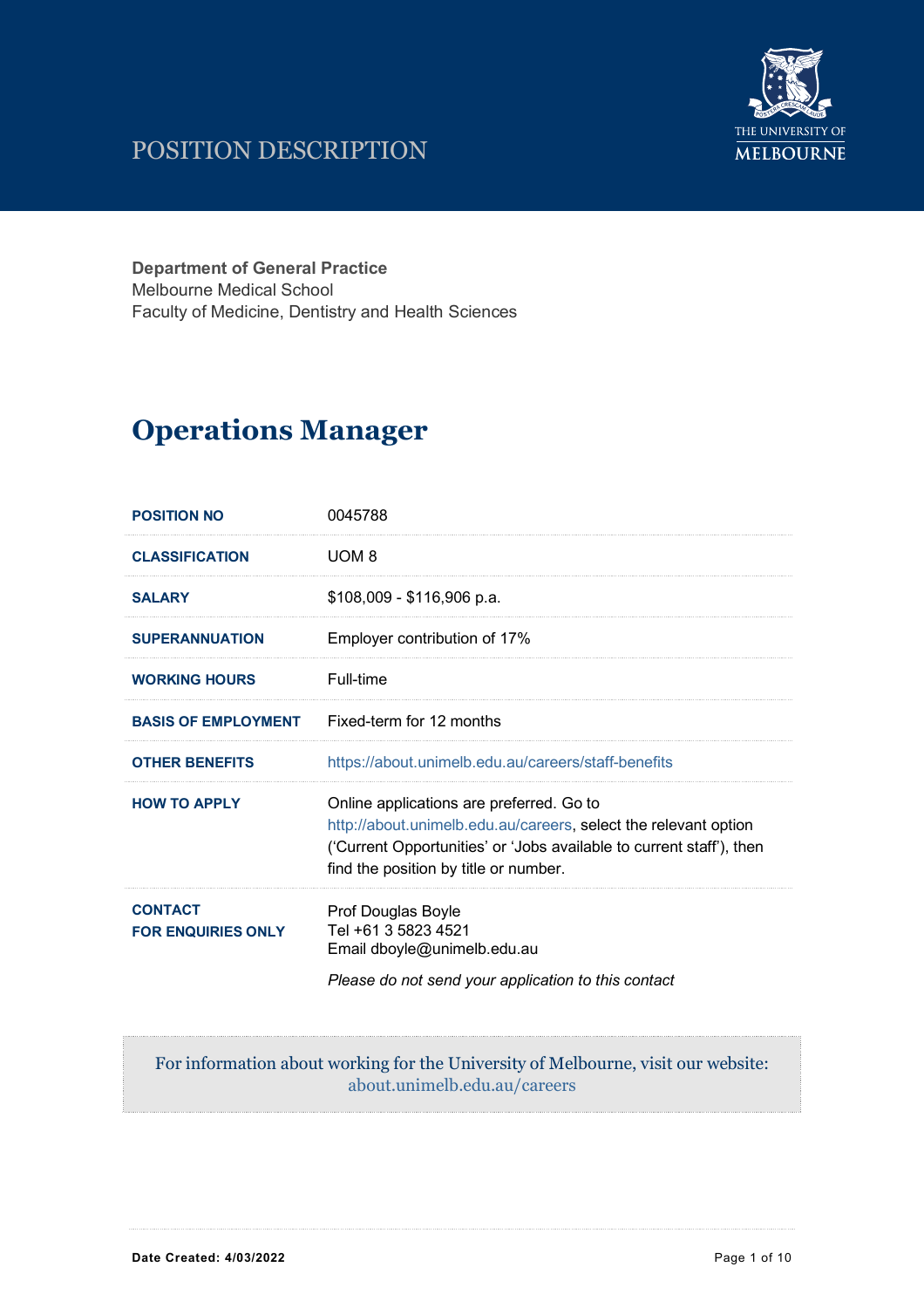### *Position Summary*

The HaBIC Research Information Technology Unit (HaBIC R2) is based within the University of Melbourne, Department of General Practice.

The Unit is involved in a wide variety of research-based technology projects to help advance the development and improvement of health practices, consumer and practitioner experiences and ultimately impact long-term health outcomes. More broadly, the unit is also involved in national projects to progress common data models, data quality tool development, clinical terminology standardisation, data linkage, anonymisation techniques, mobile application integration and data acquisition for medical research.

As part of our projects, the team collaborates with a variety of Australian universities, health institutes, government bodies, commercial entities, philanthropic organisations and primary care practices.

The Operations Manager reports to the HABIC R2 Director and is responsible for leading a team of technical staff. The incumbent is required to manage multiple concurrent projects, from initial contract negotiation, preparing quotations and costings, management of project deliverables; resources; finances; and client relationships. This includes all aspects of project management that are a part of Project Management Institute (PMI) methodology including project initiation and planning, change request development and management, integrated project plan development, implementation plan development, project execution including status monitoring and reporting, project risk management and project closure.

Excellent communication and negotiation skills are paramount to develop and maintain key stakeholder relationships including General Practices, Research Collaborators, Government organisations and staff across the wider University community.

We foster a values-based culture of innovation and creativity to enhance the research performance of the University and to achieve excellence in teaching and research outcomes.

We invest in developing the careers and wellbeing of our students and staff and expect all our leaders to live our values of:

- Collaboration and teamwork
- **Compassion**
- **Respect**
- **Integrity**
- **Accountability**

### *1. Key Responsibilities*

#### **1.1 OPERATIONAL ACTIVITIES AND SERVICE QUALITY**

- b. Manage all aspects of HABIC R2 project management, including:
	- $\circ$  Liaison and negotiation with customers to establish project priorities, timescales and deadlines
	- $\circ$  Development of integrated project plans (including schedule, budget, scope definition, resource plan, etc.)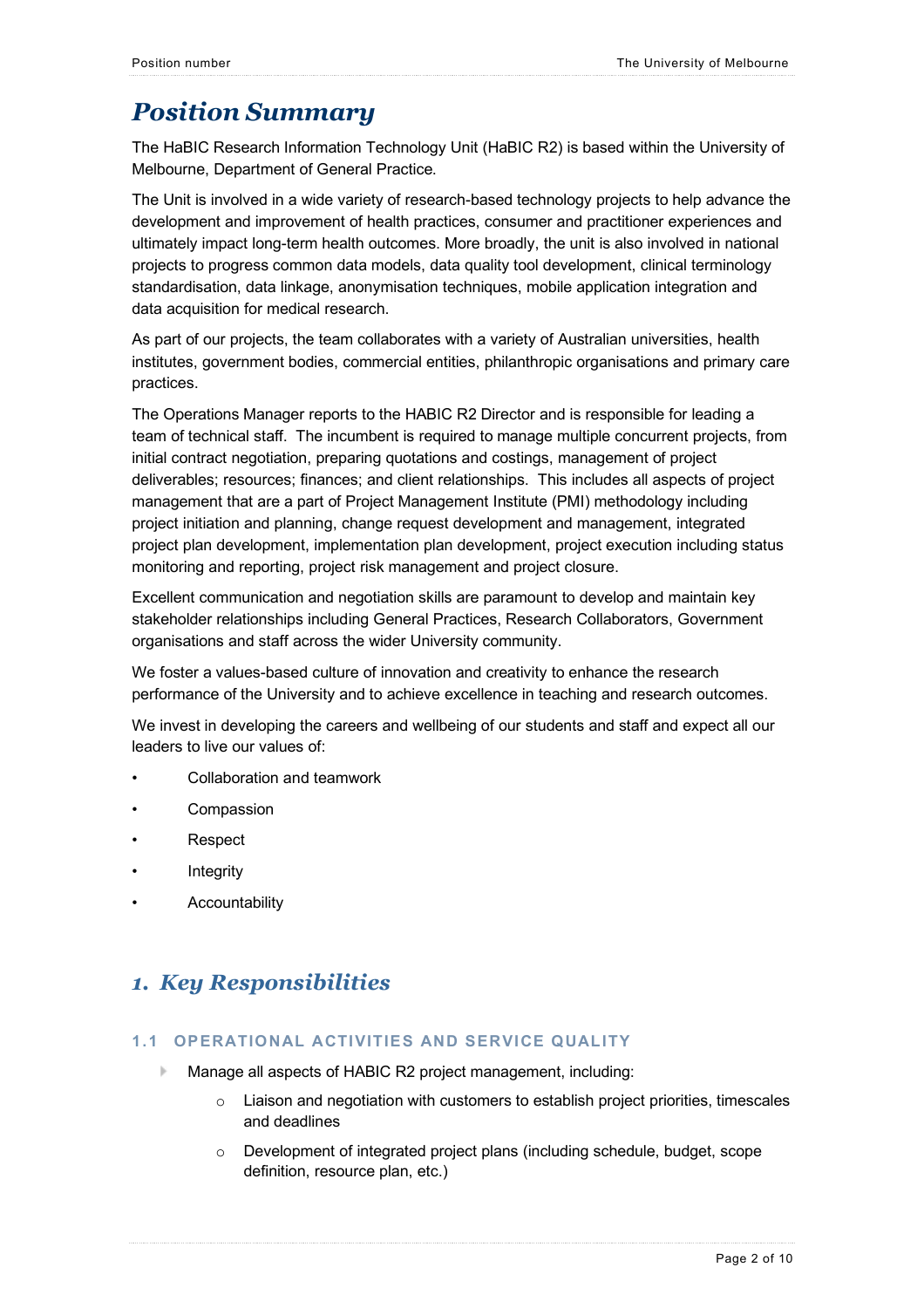- $\circ$  Liaison with relevant University Legal and Financial services to facilitate legal agreement and/or change variation requests; including payment schedule, and contract execution prior to project commencement
- o Schedule tasks across the R2 team to ensure compliance with multiple concurrent project deadlines
- o Management of project finances, ensuring timely delivery of projects within allocated budget
- o Management of customer and team expectations
- $\circ$  Independently execute, monitor and control projects and escalate issues in a timely manner
- Manage all legal agreements and variations for HABIC R2, including all funding, licensing and service agreements, ensuring consultation with appropriate University Services, including Legal and Financial Services and compliance with relevant University policies and processes.
- Work closely with the Faculty finance representative to manage overall HaBIC  $R<sup>2</sup>$  team finances, including: budgeting; monitoring income and expenditure; and resource allocation across multiple project budgets
- b. In consultation with a Faculty finance representative, develop and implement a simple costing model to facilitate quotation of HaBIC  $R<sup>2</sup>$  projects, for internal and external clients, in consideration of relevant Department, Faculty and University finance policies, such as the Research Pricing Policy
- Manage technical and professional staff within HaBIC  $R^2$  to ensure delivery of multiple b. concurrent projects within tight deadlines
- **Provide leadership and mentoring to the HaBIC R<sup>2</sup> ensuring staff are supported through** development programs and performance reviews to maximise their professional growth and effectiveness

### **1.2 RESPONSIBILITY AND COMPLIANCE**

- Maintain a sound knowledge of current University Policy and Procedures, and reliably follow these or provide compliant advice to others;
- Ensure a thorough understanding of all contractual commitments and deliverables and the legal and regulatory frameworks referenced.
- Reliably follow communications protocols and/or policies as appropriate.
- Occupational Health and Safety (OH&S) and Environmental Health and Safety (EH&S) responsibilities as outlined in Section 5.
- Behavioural Expectations All staff are expected to maintain the following behaviours:
	- b. Treat everyone equitably; act fairly with staff and demonstrate respect for diversity
	- b. Be an effective team player who is cooperative and gains the trust and support of staff, peers and clients through collaboration.

### *2. Selection Criteria*

In order to be considered for interview by the Selection Panel, applicants must address the following Criteria in their application. Please visit the University website how to address Essential Selection Criteria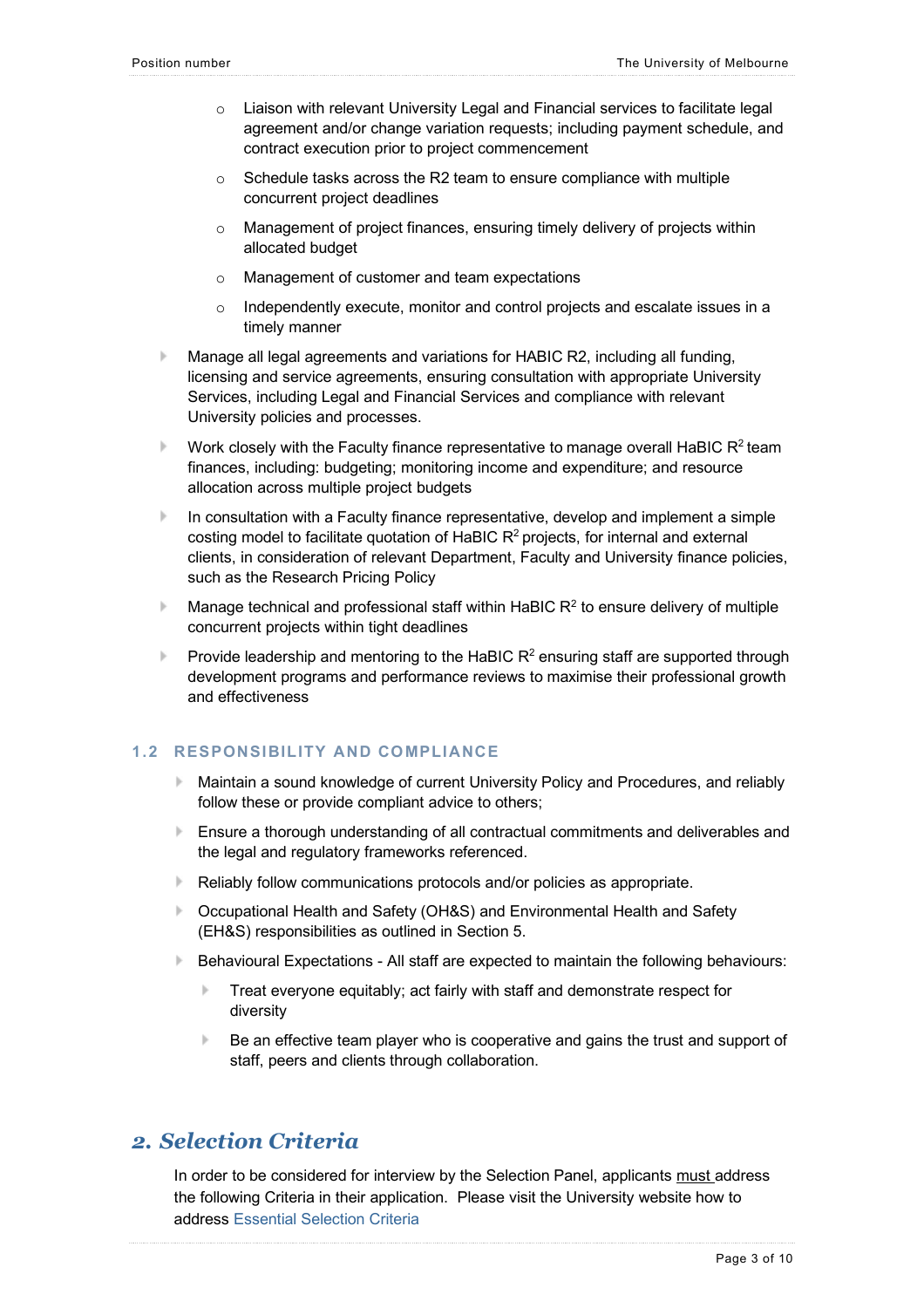### **2.1 ESSENTIAL**

- Postgraduate qualifications or progress towards postgraduate qualifications and extensive relevant experience; or extensive experience and management expertise; or an equivalent combination of relevant experience and/or education/training.
- Minimum 4 years project management experience preferably in an Information Technology environment
- $\blacktriangleright$  High level interpersonal and verbal communication skills with the ability to liaise; negotiate; influence; establish and maintain relationships with a range of key stakeholders both internal and external to the University, including academics, IT specialists/vendors, healthcare practitioners and senior executives
- **Excellent written communication skills**
- **Demonstrable experience of developing project budgets, schedules, integrated project** plans and delivering multiple concurrent projects on time and budget
- Demonstrable work experience/skills in the following areas:
	- o IT proposal development / Statement of Work (SOW) development
	- o Project Pricing / Quote preparation
	- o System development life cycle (SDLC) implementation
	- o Business analysis / process improvement
- $\blacktriangleright$  High level organisational and time management skills, including the ability to prioritise workloads, work well under pressure, and organise own work and others to meet deadlines
- **Demonstrated leadership skills including the ability to build, motivate, lead and** manage a team of technical staff to achieve high levels of performance with a strong client focus.
- High-level problem-solving skills with the ability to work autonomously, with considerable independence and exercise judgement and initiative
- High level ability to initiate, develop and implement effective workplace practices and processes and convey complex information to colleagues
- **Demonstrated ability to be flexible and adaptable in a changing environment**
- Demonstrate the ability to adhere to privacy principles particularly as they relate to b. medical research
- $\blacktriangleright$  High level of proficiency in the use of standard application software such as the Microsoft Office suite.

### **2.2 DESIRABLE**

- **Professional Project Management certification, preferably PMP or Prince certified**
- **Experience in or an understanding of the higher education sector.**
- Knowledge and experience of medical research projects in healthcare sector
- Experience in developing intellectual capital within health informatics environment b.
- Demonstrable experience of the management and delivery of health informatics projects involving Australia wide health research communities/academic centres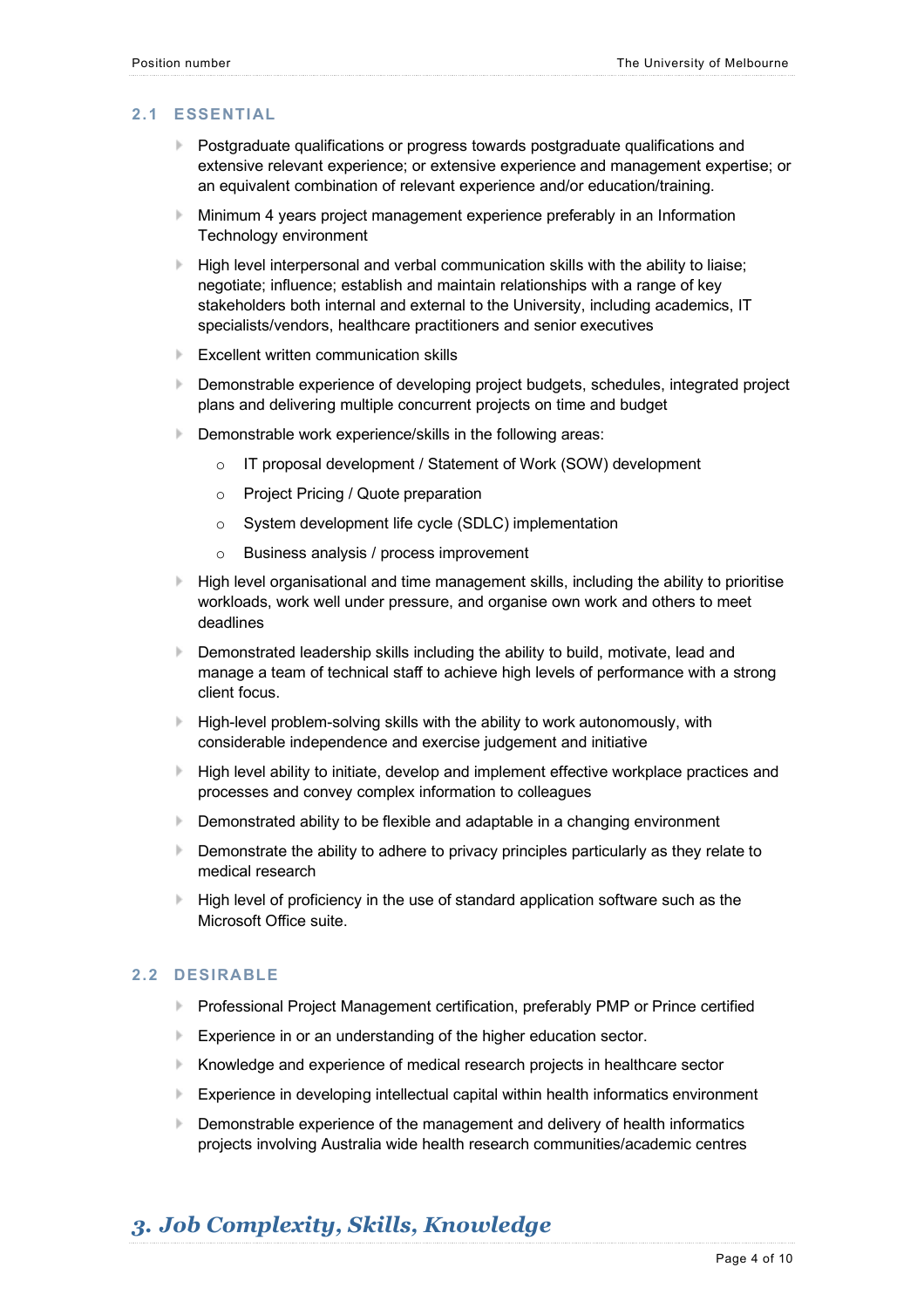### **3.1 LEVEL OF SUPERVISION / INDEPENDENCE**

Reporting to the HABIC R2 Director, the incumbent will be required to work independently and lead a team of up to 10 HaBIC R2 staff, ensuring successful and timely delivery of projects.

### **3.2 PROBLEM SOLVING AND JUDGEMENT**

The incumbent will exercise a high level of initiative and judgement and will work autonomously on a number of tasks. The incumbent will be expected to perform work assignments guided by policies and adapt or implement new procedures in accordance with University and Department policies.

The incumbent will be expected to carry out risk and issue management in various aspects of work by ensuring:

- o Effective communications with the relevant parties/individuals/groups
- o Methodical way of problem identification and root cause analysis of the problems
- $\circ$  Effective problem resolution while maintaining amicable relationships with the relevant teams/groups.

### **3.3 PROFESSIONAL AND ORGANISATIONAL KNOWLEDGE**

The incumbent must possess professional knowledge of the project management discipline and will require a sound knowledge of University policies and procedures, along with an understanding of its culture and organisational structure, including Faculty, School and Department structures.

The incumbent will have or develop an understanding of the confidentiality and privacy issues surrounding medical research projects.

### **3.4 RESOURCE MANAGEMENT**

The incumbent is responsible for management of project budgets and staff resources across multiple concurrent HABIC R2 projects, to ensure successful and timely delivery of projects. The incumbent will supervise the activities of the team Administrative Officer.

### **3.5 BREADTH OF THE POSITION**

The incumbent is responsible for management of HABIC R2 projects from inception and implementation to completion. The majority of HABIC R2 projects (6-10 at any time) involve the GRHANITE suite of data extract middleware. Rollout of GRHANITE projects vary in size and complexity from as many as 2 sites to 500 plus sites.

### *4. Equal Opportunity, Diversity and Inclusion*

The University is an equal opportunity employer and is committed to providing a workplace free from all forms of unlawful discrimination, harassment, bullying, vilification and victimisation. The University makes decisions on employment, promotion, and reward on the basis of merit.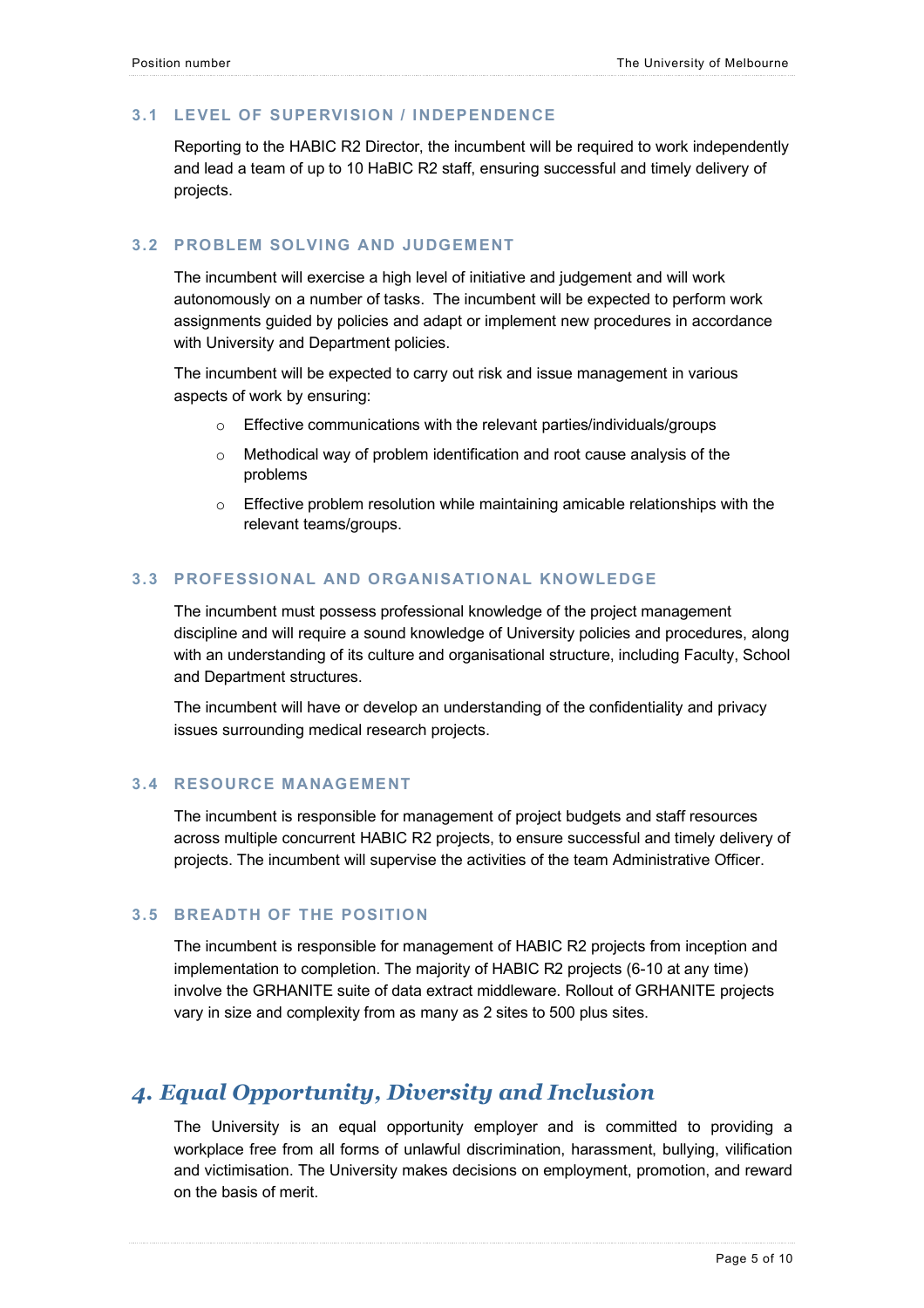The University is committed to all aspects of equal opportunity, diversity and inclusion in the workplace and to providing all staff, students, contractors, honorary appointees, volunteers and visitors with a safe, respectful and rewarding environment free from all forms of unlawful discrimination, harassment, vilification and victimisation. This commitment is set out in the Advancing Melbourne strategy that addresses diversity and inclusion, equal employment opportunity, discrimination, sexual harassment, bullying and appropriate workplace behaviour. All staff are required to comply with all University policies.

The University values diversity because we recognise that the differences in our people's age, race, ethnicity, culture, gender, nationality, sexual orientation, physical ability and background bring richness to our work environment. Consequently, the People Strategy sets out the strategic aim to drive diversity and inclusion across the University to create an environment where the compounding benefits of a diverse workforce are recognised as vital in our continuous desire to strive for excellence and reach the targets of Advancing Melbourne.

### *5. Occupational Health and Safety (OHS)*

All staff are required to take reasonable care for their own health and safety and that of other personnel who may be affected by their conduct.

OHS responsibilities applicable to positions are published at:

https://safety.unimelb.edu.au/people/community/responsibilities-of-personnel

These include general staff responsibilities and those additional responsibilities that apply for Managers and Supervisors and other Personnel.

### *6. Other Information*

### **6.1 THE DEPARTMENT OF GENERAL PRACTICE**

#### www.gp.unimelb.edu.au

The Department of General Practice originated as a unit within the Department of Community Medicine in 1977. It was established as a separate department within the School of Medicine in 2001 and established the Primary Care Research Unit (PCRU) as a centre of excellence in primary care research, research training and knowledge exchange in 2006. The Department has 68 (full time equivalent) staff supported by an operating budget of \$7 million and research income of approximately \$11 million annually.

With an increased profile within the Melbourne Medical School, the Department has utilised its growing network of general practitioners (GPs) and primary health care providers in the community to ensure that University of Melbourne medical students are provided with quality community-based medical education. The Department delivers postgraduate training for primary care nurses, and research training for medical, honours, masters (4) and PhD students (18). For more than 20 years, the Department has run a very successful General Practice academic registrar program where doctors who are training to be GPs (GP registrars) undertake a half time special skills post in academic medicine to experience an introduction to research and university teaching. We average around three academic registrars per year.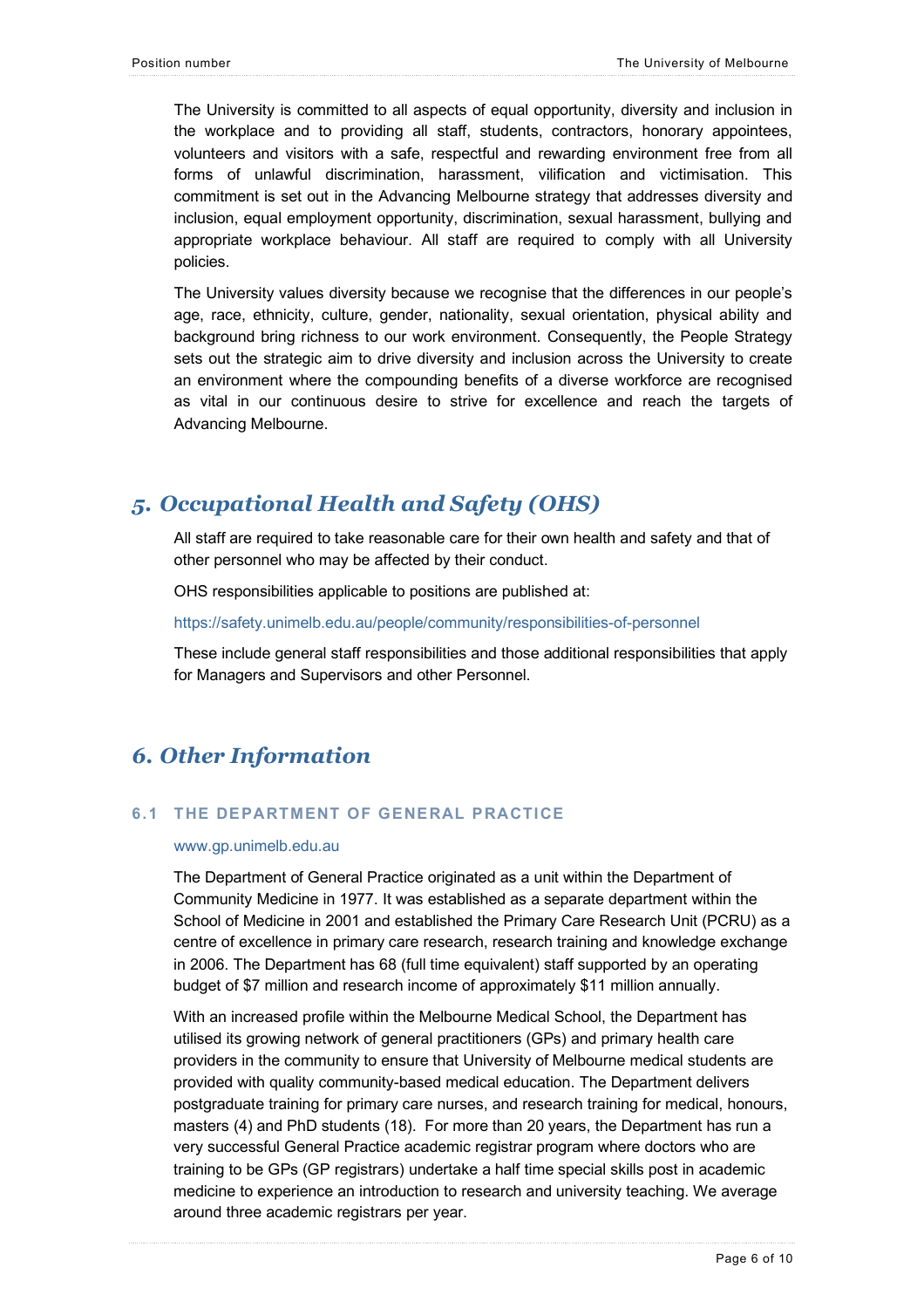The Department has a successful Primary Care Research Unit (PCRU), including a Trials Unit with a practice-based research and education network (VicREN), which comprises our community-based general practices (600+) and other primary care providers who contribute to and drive teaching and research. A proportion of our VicREN members are a part of our Data for Decisions (D4D) Community of Practice. In this D4D program general practices have an agreement with the Department to share their electronic medical record (EMR) data for research and policy advocacy; participating practices have also undertaken a process with their patients to opt out if they do not want their data shared. The EMR data is de-identified before it leaves the practice and is stored in a secure data repository managed by the Department, called Patron. Patron has a management group and an independent governance group with representatives who are consumers, GPs, practice managers, researchers, IT technical, and legal experts.

Our cross-cutting research themes include clinical biostatistics, implementation science, clinical informatics, co-design, and health services research. Central to our work is understanding the patient and practitioner experience and through co-production methodologies involving them in identifying the challenges and designing and testing solutions. Using clinical data analytics, we explore patient pathways through health care and describe the epidemiology of health and disease in primary care. With a focus on primary care innovation, we develop, test and implement simple and complex interventions including digital technologies, such as a range of risk stratification and pointof-care decision making tools. The Department also has successful research programs in specialised areas in Cancer; Children and Young People's Health; Clinical Data Informatics, Data Driven Quality Improvement, Integrated Mental Health; Sexual Health, and Abuse and Violence.

### **6.2 MELBOURNE MEDICAL SCHOOL**

#### http://www.medicine.unimelb.edu.au/

Established in 1862, Melbourne Medical School (MMS) in the Faculty of Medicine, Dentistry and Health Sciences at The University of Melbourne is the oldest medical school in Australia. It is internationally renowned for global leadership in teaching and training, health research, policy and practice. MMS is ranked 14th in the world (Times Higher Education World University Rankings 2022 for clinical, pre-clinical and health), has strong academic partnerships and ground-breaking collaborative research programs with leading public and private hospitals, as well as leading medical research institutes and centres in Australia and internationally.

Under the leadership of Professor John Prins, MMS spans all major fields of medicine and is comprised of thirteen clinical departments:

- Baker Department of Cardiometabolic Health;
- Clinical Pathology;
- Critical Care;
- General Practice;
- Medical Education;
- Infectious Diseases:
- Medicine:
- Obstetrics and Gynaecology;
- Paediatrics:
- Psychiatry;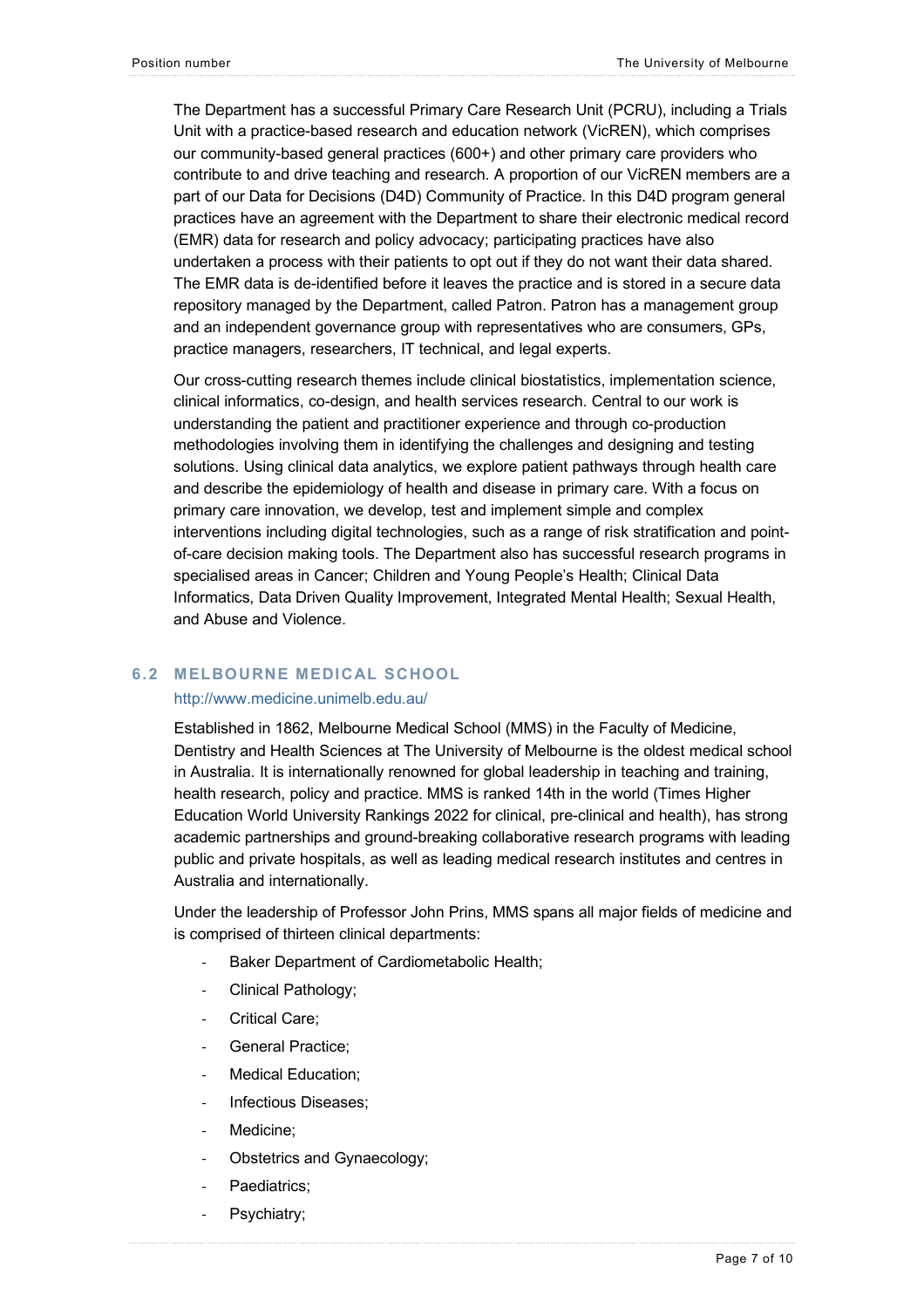- Radiology;
- Rural Health; and
- Surgery.

MMS has more than 1,000 academic and professional staff members located at the Parkville campus or embedded within health services throughout metropolitan Melbourne and rural Victoria. Staff are privileged to work alongside more than 2,725 honorary appointees from the health sector who generously contribute their time, knowledge, research and clinical expertise.

MMS is committed to improving community wellbeing through the discovery and application of new knowledge. With annual research income of \$165 million, the School's research effort is highly collaborative, spanning research programs from basic to translational. The School has research collaborations across the 47 partner organisations in the vibrant Melbourne Biomedical Precinct, as well as nationally and internationally. These partnerships enable medical advances to impact healthcare delivery as rapidly and seamlessly as possible.

The School's flagship Doctor of Medicine (MD) degree was the first Masters level entry-topractice qualification of its kind developed in Australia, setting a new benchmark in medical education. Now, the new curriculum launched in 2022 has created more responsive, modular, technology-enhanced learning for state-of-the-art curriculum delivery. Continuous research and discovery options, and an ability to tailor the degree, allows each student to gain deeper experience in areas of greatest interest. The MD Rural Pathway offers students the opportunity to undertake their entire program in rural Victoria, with a \$6.5 million expansion of facilities in Shepparton to accommodate this. There is also an expanded range of joint degree pathways on offer. The School utilises the Department of General Practice's continually expanding network of general practitioners and primary healthcare providers in the community to ensure that MD students are also provided with quality community-based medical education.

In addition to the MD, MMS has an ever-expanding portfolio of other vocationally oriented programs. These teach research skills, leadership and continuing professional development in specific disciplines. An emphasis on the clinician-scientist career trajectory – with training, support and ongoing career pathways at graduate and postgraduate levels – is central to the School's development of future leaders in all aspects of healthcare, education, research and policy. MMS has over 600 higher degree by research candidates located both within Departments and across its network of partners.

School staff and honorary appointees lead and participate in public debate and advocacy around key health issues and policy based on the MMS values of commitment, integrity, compassion, respect and service. The School also offers a range of initiatives and programs in support of its diverse and inclusive culture:

https://medicine.unimelb.edu.au/about/diversity-and-inclusion MMS is always looking to recruit talented individuals across a wide range of medical disciplines which include leadership roles. This presents a wonderful opportunity for appointees to help drive the strategy, growth and continued excellence of Australia's leading medical school.

### **6.3 FACULTY OF MEDICINE, DENTISTRY AND HEALTH SCIENCES**

### www.mdhs.unimelb.edu.au

The Faculty of Medicine, Dentistry and Health Sciences has an enviable research record and is the University of Melbourne's largest faculty in terms of management of financial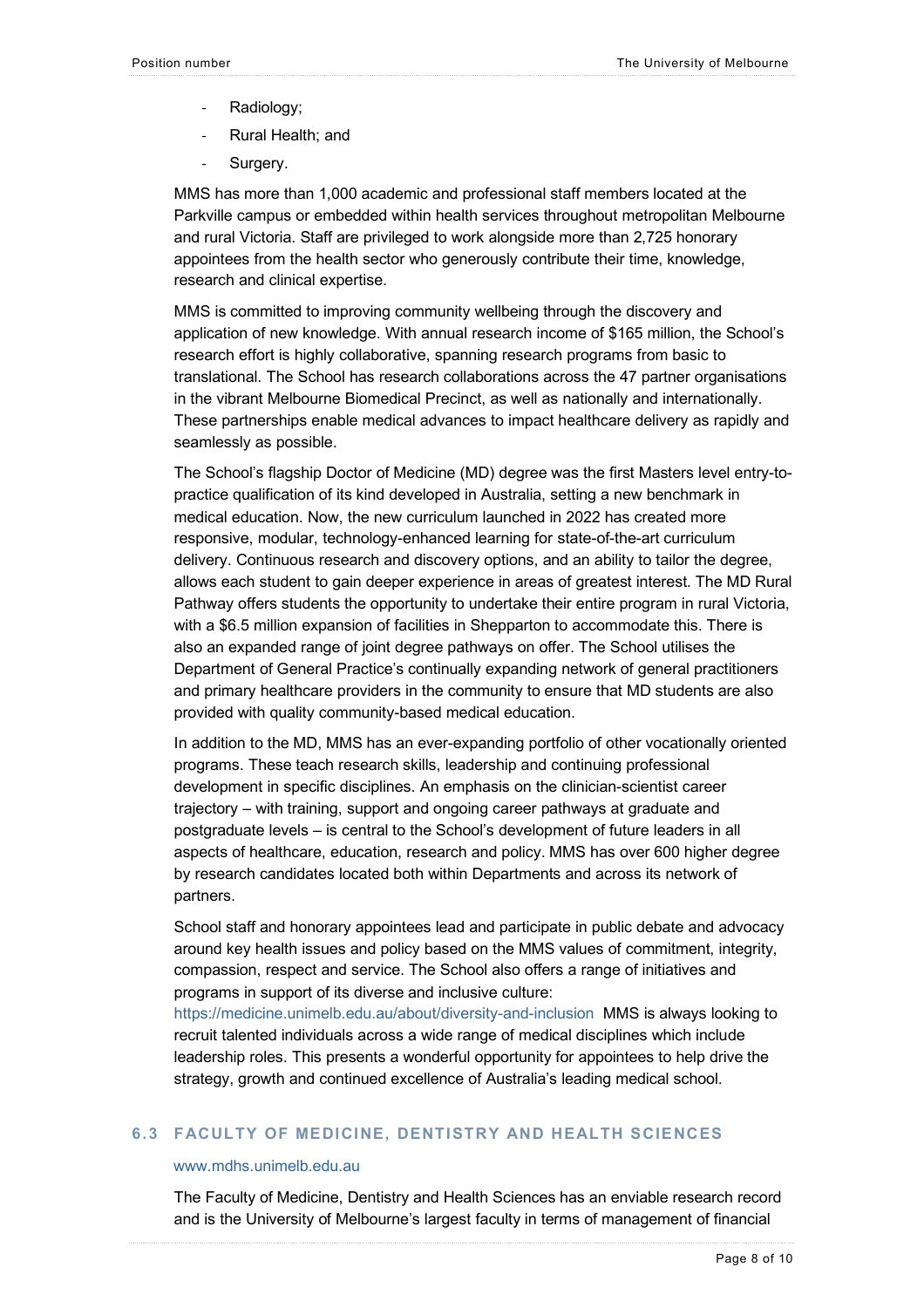resources, employment of academic and professional staff, teaching of undergraduate and postgraduate (including research higher degree) students and the conduct of basic and applied research. The Faculty's annual revenue is \$630M with approximately 55% of this income related to research activities.

The Faculty has a student teaching load in excess of 8,500 equivalent full-time students including more than 1,300 research higher degree students. The Faculty has approximately 2,195 staff comprising 642 professional staff and 1,553 research and teaching staff.

The Faculty has appointed Australia's first Associate Dean (Indigenous Development) to lead the development and implementation of the Faculty's Reconciliation Action Plan (RAP), which will be aligned with the broader University – wide plan. To enable the Faculty to improve its Indigenous expertise knowledge base, the Faculty's RAP will address Indigenous employment, Indigenous student recruitment and retention, Indigenous cultural recognition and building partnerships with the Indigenous community as key areas of development.

### **6.4 THE UNIVERSITY OF MELBOURNE**

Established in 1853, the University of Melbourne is a leading international university with a tradition of excellence in teaching and research. The main campus in Parkville is recognised as the hub of Australia's premier knowledge precinct comprising eight hospitals, many leading research institutes and a wide-range of knowledge-based industries. With outstanding performance in international rankings, the University is at the forefront of higher education in the Asia-Pacific region and the world.

The University employs people of outstanding calibre and offers a unique environment where staff are valued and rewarded.

Further information about working at The University of Melbourne is available at http://about.unimelb.edu.au/careers

### **6.5 ADVANCING MELBOURNE**

The University's strategic direction is grounded in its purpose. While its expression may change, our purpose is enduring: to benefit society through the transformative impact of education and research. Together, the vision and purpose inform the focus and scale of our aspirations for the coming decade.

Advancing Melbourne reflects the University's commitment to its people, its place, and its partners. Our aspiration for 2030 is to be known as a world-leading and globally connected Australian university, with our students at the heart of everything we do.

- We will offer students a distinctive and outstanding education and experience, preparing them for success as leaders, change agents and global citizens.
- We will be recognised locally and globally for our leadership on matters of national and global importance, through outstanding research and scholarship and a commitment to collaboration.
- We will be empowered by our sense of place and connections with communities. We will take opportunities to advance both the University and the City of Melbourne in close collaboration and synergy.
- We will deliver this through building a brilliant, diverse and vibrant University community, with strong connections to those we serve.